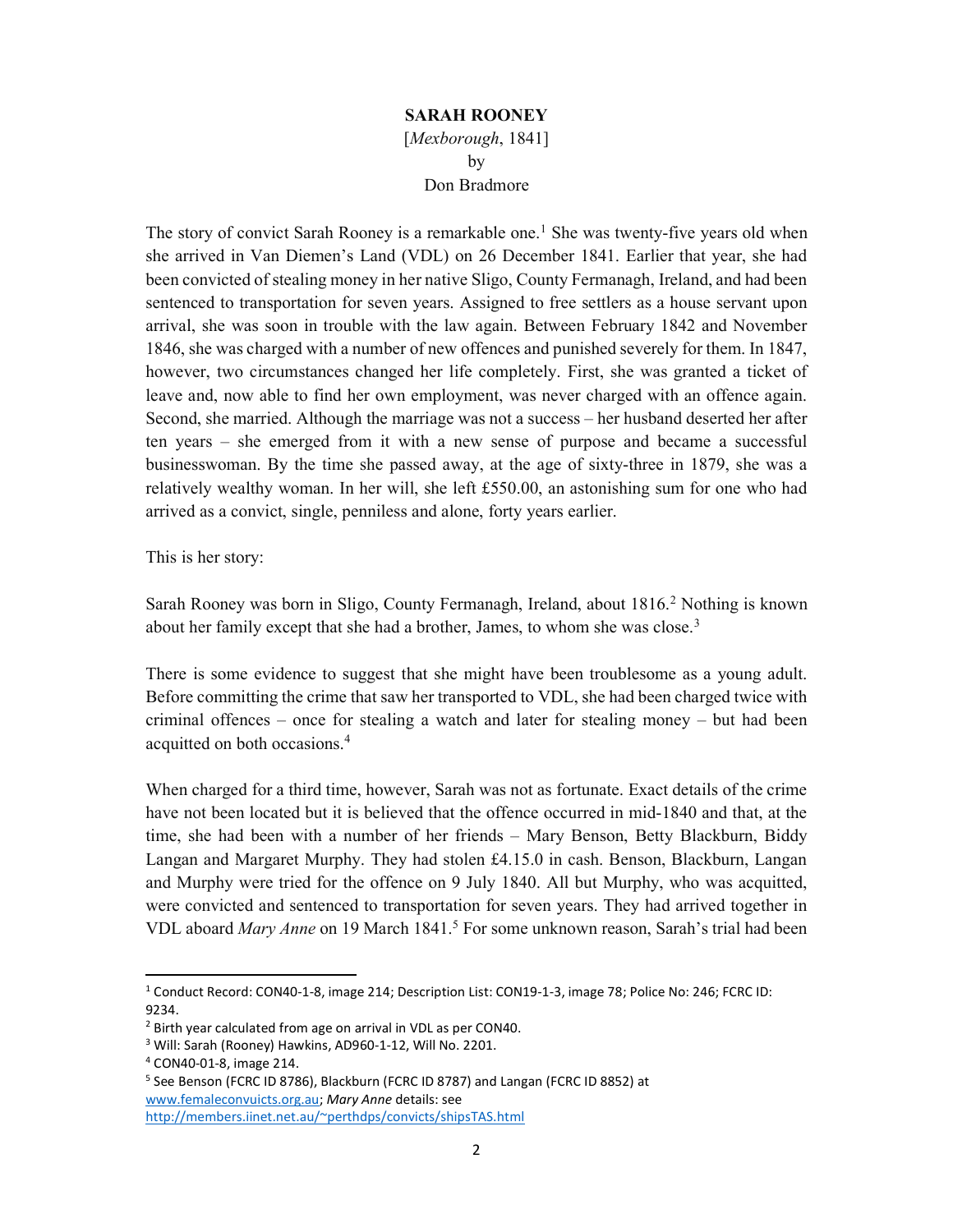delayed – but, on 3 March 1841, she, too, was convicted and sentenced to transportation for seven years.<sup>6</sup>

After her trial, she was kept in an Irish prison for six months before being put aboard Mexborough which, with one hundred and forty-five female prisoners, thirty-six of their children and eleven free settlers, sailed from Dublin on 12 August and reached Hobart on 26 December 1841.<sup>7</sup>

The journey had been an uncomfortable one. After rounding the Cape of Good Hope, the vessel had encountered huge seas, heavy rain and almost continuous gales. In his medical report, John S. Hampton, the surgeon-superintendent, described the ship as being 'very old' and claimed that it had 'required the utmost vigilance' to prevent leakage of water into the prisoners' quarters. Nevertheless, he was able to report that there had been only two deaths during the voyage and that there was not a single patient under treatment when the ship anchored in the Derwent. Most of those on board 'were in better health than they had been' when embarked at Dublin. Sarah had not required medical treatment of any kind and had been 'well behaved' during the voyage.<sup>8</sup>

At Hobart, Sarah was described as being twenty-five years old and single. She was five feet and one inch (about 155cms) tall with a ruddy complexion, brown hair and hazel eyes.<sup>9</sup>

Immediately upon disembarkation, she was assigned to a free settler as a 'housemaid'– but, after just six weeks in the colony, she was charged with an offence.<sup>10</sup> On 10 February 1841, while in the service of the Kirk family of Hobart, she was found guilty of being drunk and neglecting her duty. She was punished with seven days solitary confinement at the Cascades Female Factory.<sup>11</sup>

During the next six years, Sarah was charged with offences more than a dozen times. While most of these misdemeanours seem to have been relatively minor in nature, they attracted quite severe punishments. On seven separate occasions she was punished for being 'absent without leave': in May 1843 (six months of back-breaking labour at the wash-tubs at the Cascades); in June 1843 (another month at the wash-tubs); in September 1843 (yet another month at the washtubs); in December 1843 (six days solitary confinement); in March 1844 (two months with hard labour); in June 1844 (four months with hard labour); and in November 1846 (three months with hard labour). On two other occasions she was punished for 'insolence and indecent

<sup>&</sup>lt;sup>6</sup> Enniskillen Chronicle and erne Packet, 25 March 1841, p.4, via FCRC website at www.femaleconvuicts.org.au

<sup>&</sup>lt;sup>7</sup> There is no record of Sarah being at Grangegorman Prison in Dublin; she was probably held at a prison in Sligo for most of this time.

<sup>&</sup>lt;sup>8</sup> Hampton's medical report: https://www.femaleconvicts.org.au/docs/ships/Mexborough1841\_SJ.pdf <sup>9</sup> CON19-1-3, image 78.

<sup>10</sup> https://www.femaleconvicts.org.au/convict-ships/disposal-on-arrival#1840-1843

<sup>11</sup> CON40-1-8, image 214.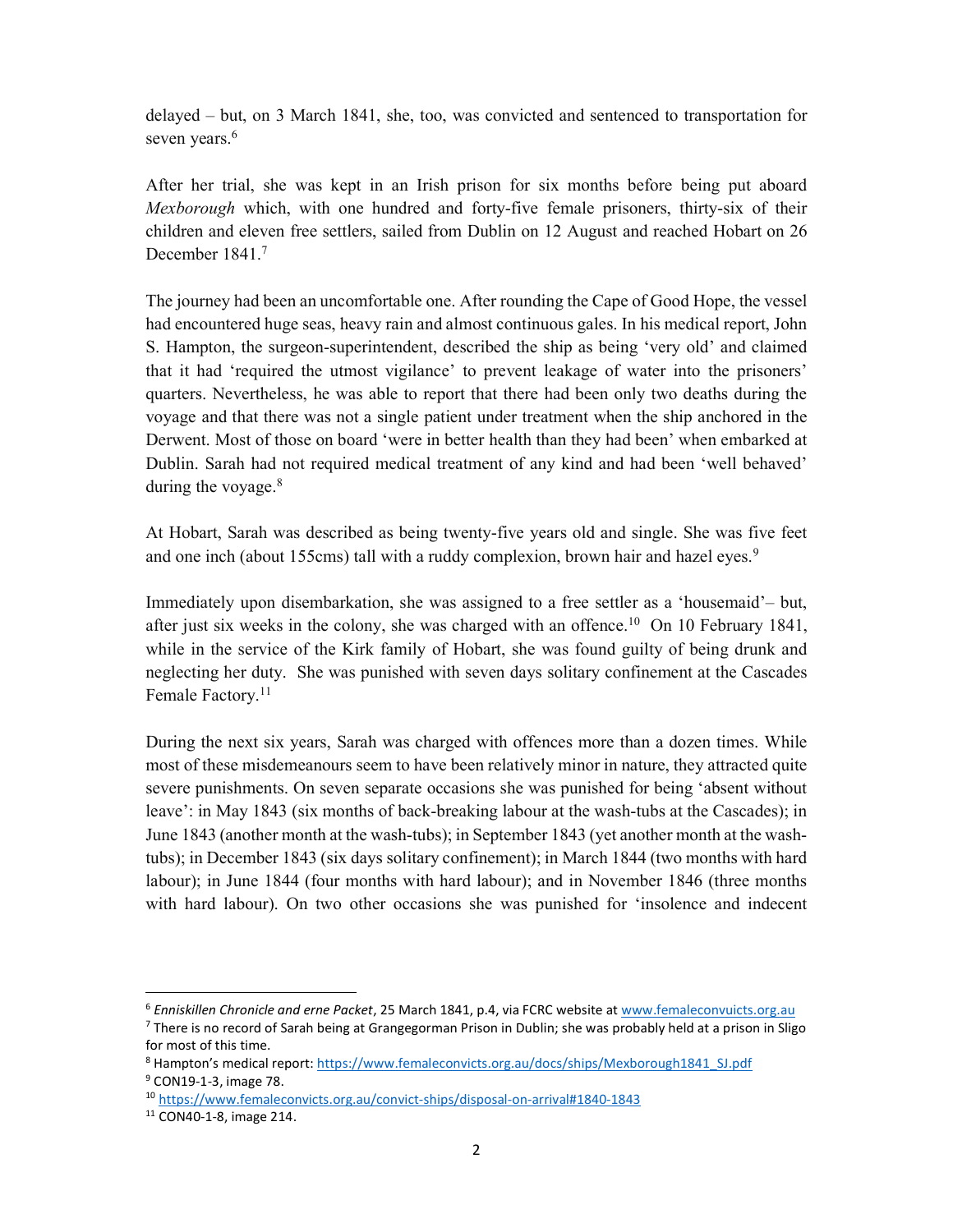language' – in October 1845 (four months with hard labour); and in October 1846 (one month with hard labour).<sup>12</sup>

Interestingly, two of Sarah's charges occurred at Port Arthur. Although convict women were not sent to that grim prison to serve a 'secondary sentence' – that is, a sentence for an offence committed after their arrival in VDL – it was not unusual for them to be assigned to prison officials there as house-servants. In April 1845, while assigned to a man by the name of William Carte (or Carter) at Port Arthur, Sarah was charged with 'misconduct' in that she had 'a quantity of gooseberry wine in her possession in suspicious circumstances'. Found guilty of the charge, she was returned to the Cascades Female Factory at Hobart to serve three months' imprisonment with hard labour.<sup>13</sup>

But Sarah's most serious offence, perhaps, occurred in June 1847. A notice published in the Hobart Town Gazette of 8 June 1847 indicates that earlier that month she had absconded from the service of a Mrs. Whiteman of Melville Street, Hobart, and was missing for almost a week.<sup>14</sup> Whether or not she was punished for this offence is unclear. As it happens, it was at about that time that she met William Hawkins, the man she was to marry. Had she absconded to be with him? Is it possible that the authorities had been uncharacteristically sympathetic to her on this occasion and had decided to overlook her wrongdoing?

On 1 September 1847, William applied for permission to marry her.<sup>15</sup> A former convict, he had arrived in VDL per *Marion* (2) two years earlier. A farm labourer from Guildford, England, he had been convicted at the Surrey Assizes on 27 August 1843 of housebreaking and stealing money. He had been sentenced to transportation for ten years. Twenty-three years old and single on arrival, he was five feet one and a quarter inches (about 155 cms) tall with a sallow complexion, brown hair and whiskers and hazel eyes. He was a Protestant. He could read and write a little.<sup>16</sup>

Before being shipped to the colony, he had served eighteen months' imprisonment on a hulk in England where his behaviour had been described as 'very good'. In VDL, his good behaviour had continued and, on 1 December 1846, he had been granted a ticket of leave. He was charged with an offence only once in the colony - in March 1848 - when he was imprisoned for a month for 'misconduct in harbouring a female convict illegally at large'. For this misdemeanour he was sentenced to a month's imprisonment with hard labour.<sup>17</sup> Was Sarah the 'female convict

<sup>12</sup> CON40-1-8, image 214.

<sup>13</sup> https://portarthur.org.au/heritage-management/conservation-projects-programs/; CON40-1-8, image 214. The FCRC d/base contains the names of at least forty females who were assigned as convict servants to residents of Port Arthur.

<sup>&</sup>lt;sup>14</sup> Hobart Town Gazette, 8 June 1847 and 14 March 1848 as per 'Abscondings' section of Sarah's FCRC website entry – via 'Founders and Survivors'; Hawkins, conduct record: CON33-1-70, image 138.

<sup>&</sup>lt;sup>15</sup> Permission to marry: CON52/1/2, p.383.

<sup>&</sup>lt;sup>16</sup> CON33-1-70, image 138; description list: CON18-1-46, image 40; Marion (2) reached Hobart on 16 September 1845: see http://members.iinet.net.au/~perthdps/convicts/shipsTAS.html

<sup>17</sup> CON33-1-70, image 138.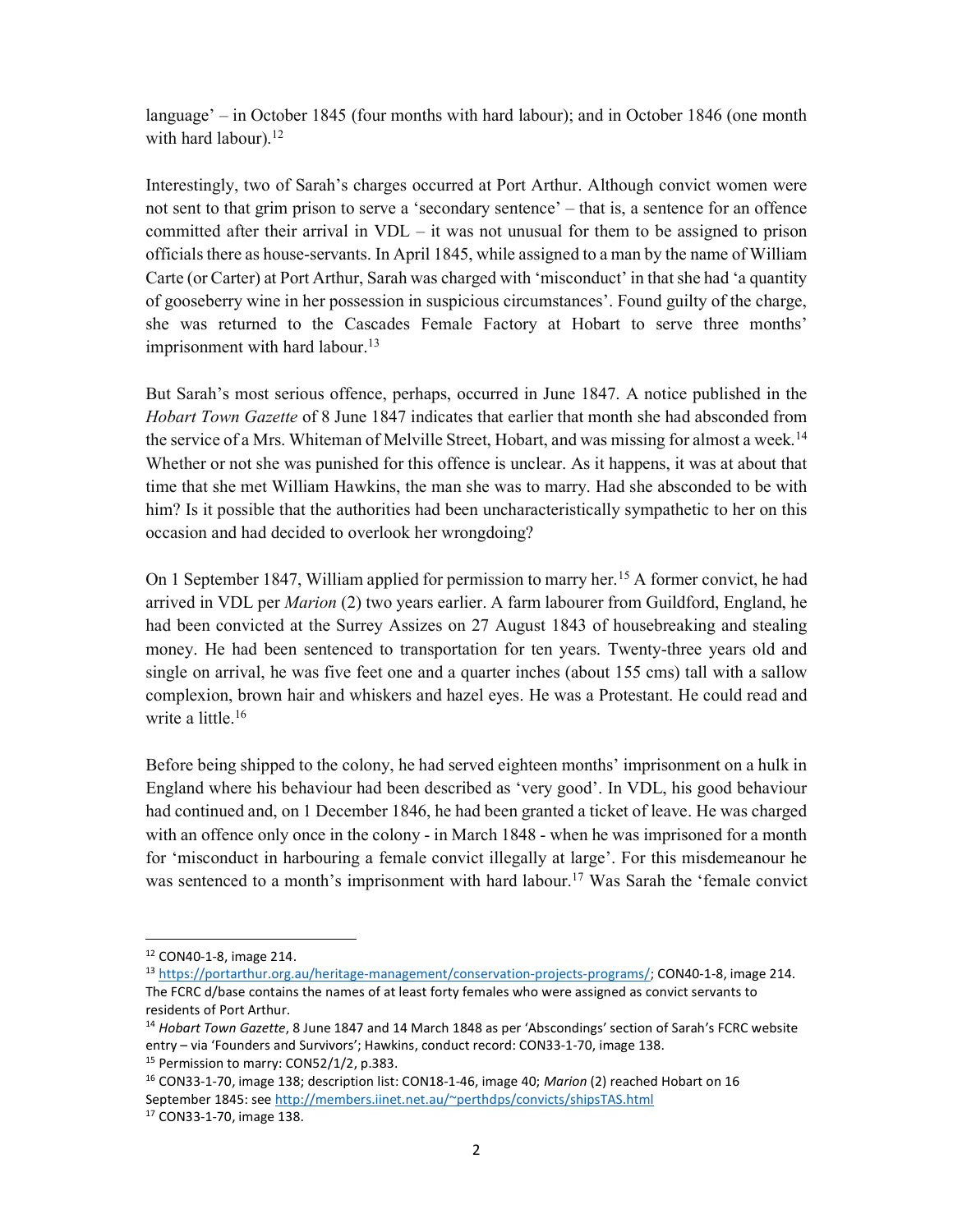illegally at large' whom he had harboured? Although the dates of Sarah's absconding and Hawkins's charge do not match precisely, it seems likely that it was.<sup>18</sup>

On 11 October 1847, Sarah and William were married at 'Bethesda' Church of England, St George's Parish, South Hobart. Sarah, described in the marriage register as a 'spinster', was twenty-eight years old. William, described as a 'labourer', was twenty-six.<sup>19</sup>

This must have been a joyful time for both of them. On 22 July 1847, Sarah had been granted a ticket of leave and, early the following year, she received her certificate of freedom. Her seven-year term of transportation had been completed. On 4 September 1849, William was recommended for a conditional pardon and it was granted in early 1850.<sup>20</sup>

For the next eleven years, the pair seem to have lived quietly together, neither of them attracting the attention of the authorities or the law. At some time during those years, they moved to Launceston to live. There is no record of any children of the marriage.

By 1858, however, the marriage had soured and William had decided that his life with Sarah was over. Shipping records in Tasmania reveal that he sailed from Launceston aboard Yarra Yarra bound for Melbourne that year<sup>21</sup> He never returned.

In this, William was certainly not alone. According to Alexander (2014), men and women had been leaving VDL in their thousands to go to neighbouring Victoria from the time of first settlement of that colony in the 1830s. Some had gone in search of higher wages, others to escape their convict past. The discovery of gold in the early 1850s had greatly hastened the exodus.<sup>22</sup> According to another authoritative source, more than nineteen thousand men had left VDL to go to the diggings in 1852 alone.<sup>23</sup> Many were in such haste to get to the diggings that they simply walked away from their wives and children, making no provision for their support and leaving the responsibility for their maintenance to the government.<sup>24</sup>

<sup>&</sup>lt;sup>18</sup> Sarah's absconding occurred in early June 1847 but it is not clear when she was apprehended; William's charge of harbouring a female convict illegally at large' appears to be dated '16 November 1848'.

<sup>19</sup> Marriage: RGD37/1/6, No. 856, Hobart.

<sup>&</sup>lt;sup>20</sup> Sarah: certificate of Freedom, 3 March 1848 see CON40-1-8, image 214; William: conditional pardon, see CON33-1-70, image 138.

<sup>&</sup>lt;sup>21</sup>POL220-1-2, pp. 154 and 155; the FCRC website suggests that William left Launceston for Victoria per Yarra Yarra in 1852 but this does not seem to be correct. In her Will, Sarah stated that he had deserted her 'on or about the twenty-second day of December' 1858.

<sup>&</sup>lt;sup>22</sup> Alexander, A. (2014). Tasmania's Convicts: How Felons Built a Free Society. Sydney: Allen & Unwin, pp.166-167; https://link.springer.com/referenceworkentry/10.0007%2F978-94-007-6179-7\_51-1

<sup>&</sup>lt;sup>23</sup> https://www.utas.edu.au/library/companion\_to\_tasmanian\_history/G/Gold%20rush.htm

<sup>&</sup>lt;sup>24</sup> See, for instance, Hobarton Guardian, or True Friend of Tasmania (Hobart), 22 December 1849, p3 and The Courier (Hobart), 22 December 1849, p.2.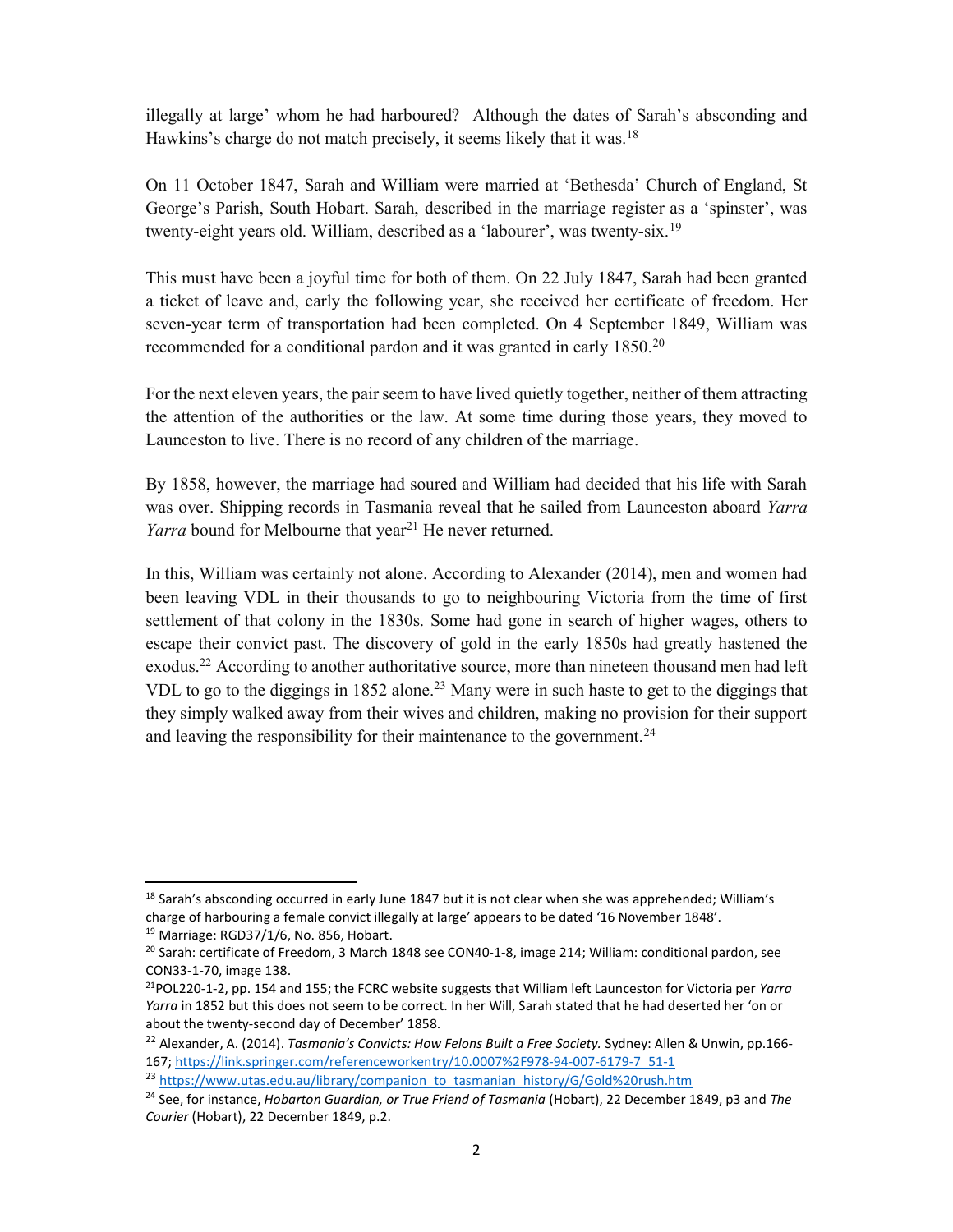What, if any, provision had William made for Sarah's support? Had she been able to earn money and manage her own financial affairs during the years of the marriage – or had she, like most married women at that time, been obliged to rely on her husband to support her? Was she left penniless and homeless as many wives and children had been at that time?

By the beginning of the nineteenth century, the idea that a woman should depend on her husband to support her during marriage was well-entrenched in common-law. Known as 'coverture', the concept meant that, prior to marriage, a woman could freely execute a will, enter into contracts, sue or be sued in her own name, and sell or give away her real estate or personal property as she wished. However, once she married, her legal existence as an individual was suspended under 'marital unity'. Husband and wife were considered a single entity. In practice, this meant that the husband exercised almost exclusive power over his wife's money and property. Only in very rare circumstances did he have to consult her to make decisions about such matters.<sup>25</sup> Unless some prior specific provision separating a woman's property from her husband's had been made, the woman was stripped of all control over real and personal property.<sup>26</sup>

From the financial point of view, Sarah might not have been concerned by her husband's desertion. As events were soon to prove, she knew how to support herself and was adept at managing her own affairs. In fact, it was probably William's departure that led to her blossoming as a businesswoman.

Her success, however, was not instantaneous. It was to be 1870 - twelve years after William had deserted her - before the success that she was having became evident. By that time, she had set herself up a 'general dealer' in busy Patterson Street in central Launceston and, as as a newspaper report of a burglary at her premises in 1870 reveals, she was now a wealthy woman:

Thomas Owens alias George Damper was charged by the Superintendent of Police with having on the  $6<sup>th</sup>$  inst. feloniously broken into the premises of Mrs. Sarah Hawkins and with stealing therefrom six gold rings, a gold chain, a gold fish, a gold brooch, 15 shillings and 6 pence in coin, a counterpane, quilt, a pair of blankets and a single blanket, the property of Sarah Hawkins.<sup>27</sup>

Gold rings, gold chains, gold brooches, valuable ornaments, cash and fine furnishings - and all the property of a woman who had arrived in the colony as a convict, alone and poor, thirty years earlier! She had certainly done very well!

And she was no fool when it came to holding on to what she had earned!

<sup>&</sup>lt;sup>25</sup> Harvard Business School explanation of 'coverture': www.library.hbs.edu/hc/wes/collections/women\_law/ <sup>26</sup>https://www.library.hbs.edu/hc/wes/collections/women\_finance\_investment/; and https://en.wikipedia.org/wiki/Women\_in\_the\_Victorian\_era

 $27$  Launceston Examiner, 24 March 1870, p.3; see also The Cornwall Chronicle, 25 May 1870, p.2.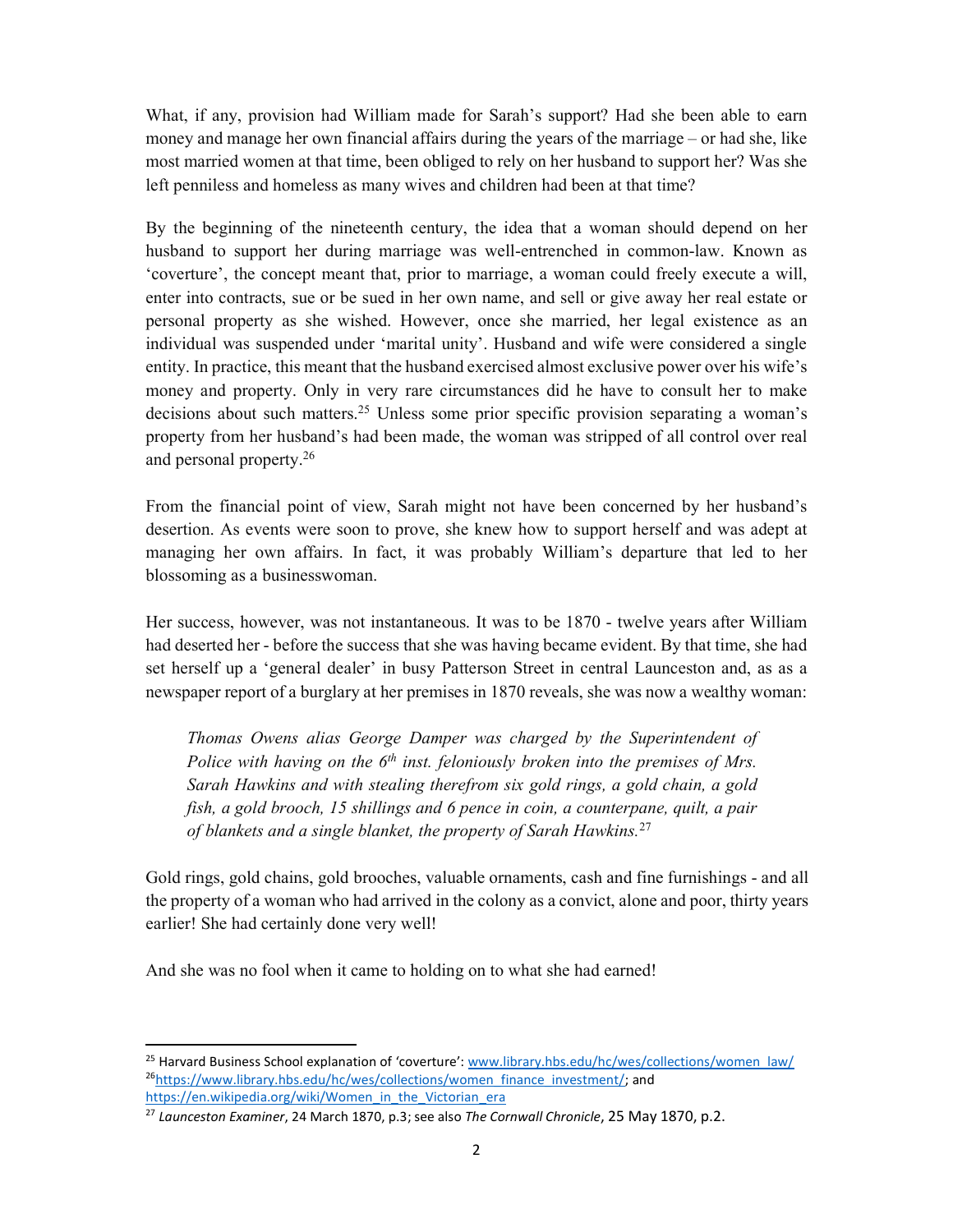Aware, and perhaps fearful, that her husband might return at any time, Sarah had taken steps to safeguard her assets. In 1864, she had sought and obtained a court order protecting the earnings and property that she had acquired in the six years since William had departed. In her Will, prepared years later, she explained what she had done:

This is the Last Will and Testament of me, Sarah Hawkins, of Launceston in Tasmania, General Dealer, the wife of William Hawkins, late of Launceston aforesaid but now in parts beyond the seas. Whereas my said husband deserted me on or about the twenty-second day of December one thousand eight hundred and fifty-eight and in consequence of such desertion and of the same continuing, I applied to and obtained from William Gunn and Francis Evans, Esquires, two of Her Majesty's Justices of the Peace in and for the Island of Tasmania and its Dependencies … on the thirtieth day of September one thousand eight hundred and sixty four, their order that the earnings and property of me, the said Sarah Hawkins, acquired since the commencement of such desertion by my husband as aforesaid, should be protected from my said husband and all creditors and persons claiming under him and such earnings and property should belong to me as if I were a 'feme sole'.<sup>28</sup>

The term 'feme sole' is an interesting one. Its meaning in law is 'a single woman, whether spinster, widow or divorced' or 'a woman in the unmarried state' or 'a woman whose marriage has been annulled or is otherwise independent of her spouse, as by owning her own property'.

Thus, as a woman whose legal subordination to her husband had been invalidated by a judicial decision on 13 September 1864, Sarah was now a 'feme sole'. She was legally able to manage her own business affairs independent of her husband.<sup>29</sup>

Throughout the 1870s, Sarah, referred to variously as a 'furniture trader', 'general dealer' or 'broker', was a prominent and successful businesswoman in Launceston. She lived quietly and was never in trouble with the law again. She never remarried.

By 1877, however, she was probably in poor health. In May and June of that year, the Launceston Examiner carried notices that the 'old-established' business of Mrs. Hawkins was for sale. $30$ 

Eighteen months later, 1879, she passed away at the home of a friend, Mrs. Dean, of Balfour Street, Launceston. She was sixty-six years old. Her death certificate shows the cause as 'heart disease'.<sup>31</sup>

<sup>28</sup> Will: AD960-1-2, Will No. 2201 at

https://www.librariestas.ent.sirsidynix.net.au/client/en\_AU/names/search/results?qu=NI\_NAME%3DSarah&q u=NI\_NAME%3DHawkins

<sup>&</sup>lt;sup>29</sup> See 'feme sole' at https://www.thefreedictionary.com/; also https://www.britannica.com/topic/feme-sole  $30$  Launceston Examiner, 29 May 1877, p.1; and 14 June 1877, p.1.

<sup>&</sup>lt;sup>31</sup> Death: 22 January 1897 (RGD35/1/48, No. 442, Launceston); death notices: Launceston Examiner, 19 February 1879, p. 1; The Cornwall Chronicle (Launceston), 23 January 1879, p.2